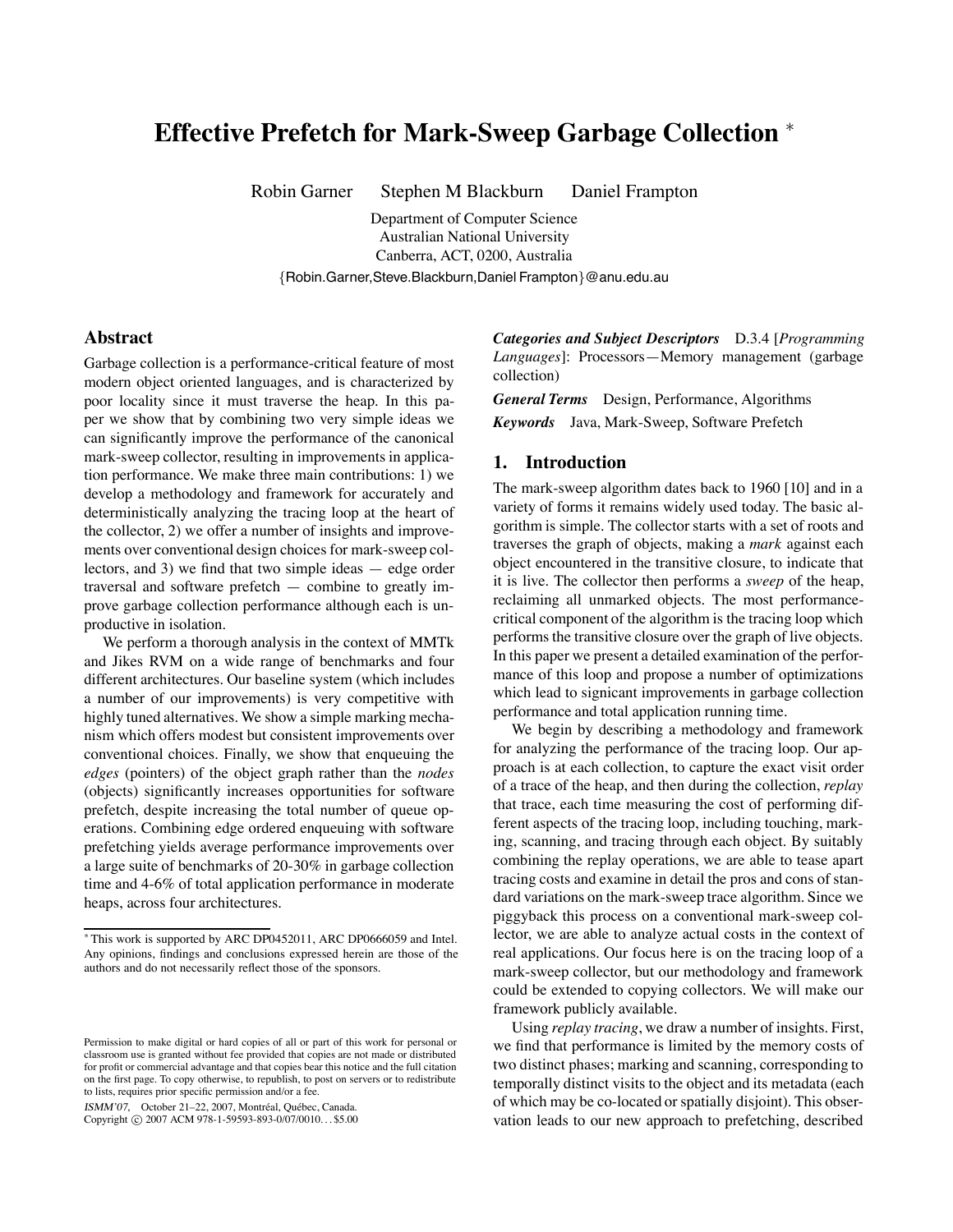later in the paper. Second, we confirm the conventional wisdom that densely packed mark bits improve the locality of the mark phase. However, we find that although performance improves when marking is done in isolation, this advantage is completely neutralized by the cache-displacing proprieties of other parts of the tracing loop. Third, we measure the synchronization costs associated with different mark schemes. Finally, we propose and evaluate a simple hybrid marking scheme that out-performs each of the primary alternatives.

Having analyzed and optimized the performance of a basic tracing loop, we then explore opportunities for prefetching values in the tracing loop. The conventional tracing loop visits each object and/or its metadata twice in each collection, corresponding to the two primary costs identified in our replay tracing analysis. A trivial variation on the conventional tracing algorithm is to enqueue an object for each *edge* in the graph rather than an object for each *node* in the graph. This variation, which we call *edge enqueuing*, while performing exactly the same number of marks and scans, obviously increases queue work from *N* nodes being enqueued to *E* edges being enqueued, where  $N \leq E$ . We find that the modest locality advantage associated with edge enqueuing outweighs the queuing overhead. However, edge enqueuing greatly increases opportunities for software prefetching [5, 6]. We then perform a systematic analysis of the effect of prefetching on four architectures using both queuing algorithms and two metadata mechanisms. We find that by combining our hybrid metadata scheme with edge enqueuing and prefetching, we are able to improve garbage collection performance by as much as 25% and total application performance by up to 15% in space-constrained heaps, on average, across a large benchmark suite. This is a substantial improvement over prior work, which was only able to show modest average improvements on a small number of benchmarks [5, 6]. We compare directly with the approach used in the prior art in Section 7. Edge enqueuing has been previously identified in the literature [9], but to our knowledge has not been used and has never been carefully studied.

We finish the paper with insights and lessons we learned when porting our prefetch mechanisms to a different VM code base. We hope these will help anyone wishing to implement prefetching in their own code base.

## **2. Related work**

The basic mark-sweep algorithm has been continuously refined since 1960 [10]. Our work builds directly upon prior work on lazy sweeping [5] and prefetching [5, 6].

Boehm [5] first describes and evaluates *lazy sweeping* in the context of the Boehm-Demers-Weiser (BDW) collector. Instead of sweeping the whole heap immediately after each mark phase, the GC only sweeps completely free (unmarked) blocks of memory, and the remainder are lazily swept on demand by the allocator. This approach is effective when mark bits are maintained on the side, allowing free

blocks to be cheaply identified. Boehm saw up to 17% net performance win from lazy sweeping.

In the same paper, Boehm is the first to apply software prefetching to garbage collection. He introduces a prefetch strategy called *prefetch on gray*, where an object is prefetched upon insertion into the mark stack. This strategy is somewhat effective in a heap implementation using a mark bitmap on the side. Boehm saw speedups of up to 17% in synthetic GC-dominated benchmarks and 8% on a real application (ghostscript). However, when mark bit metadata is embedded in the object header, objects are guaranteed to be in cache when they are pushed on the mark stack, obviating the need for a prefetch. Prefetch on gray has two key limitations: many items are prefetched too soon, and by the time the depth-first search pops the stack back to the item, it is no longer in cache; and secondly, many items are prefetched too late, since the last object pointed to by any given object is accessed immediately after it is pushed on the stack and prefetched, allowing no time for the prefetch to take effect. Boehm measures costs using profiling, and reports results for a small number of C benchmarks.

Cher et al. [6] build on Boehm's investigation, using simulation to measure costs and explore the effects of prefetching in the BDW collector. They find that when evaluated across a broad range of benchmarks, Boehm's prefetch on gray strategy attains only limited speedups under simulation, and no noticeable speedups on contemporary hardware. Cher et al. introduce the buffered prefetch strategy that we also adopt (see Figure 1). Buffered prefetching observes that the LIFO discipline used in the mark stack when performing depth-first search is unsuitable for prefetching as the pattern of future accesses in a LIFO structure is hard to predict. They recover predictability by placing a small FIFO prefetch buffer between the mark stack and the tracing process. When the tracing loop pops the next entry from the mark stack (line 5), a prefetch is issued on its referent (line 6) and the entry is inserted at the tail of the prefetch FIFO (line 7). The entry at the head of the prefetch FIFO is then selected for scanning (line 8). The depth of the FIFO defines the prefetch distance.

Cher et al. validate their simulated results using a PowerPC 970 (G5), almost identical to the system that we obtain our results on. They obtain significant speedups on benchmarks from the jolden suite, but less impressive results for the SPECjvm98 suite, with their best result being 8% on 202 jess, and 2% on 213 javac. All of these results were

```
1 void add(Address item)
2 stack.push(item)
3
4 Address remove()
    Address pf = stack.pop()pf.prefetch()
    fifo.insert(pf) // FIFO buffer allows
8 return fifo.pop() // prefetch time
```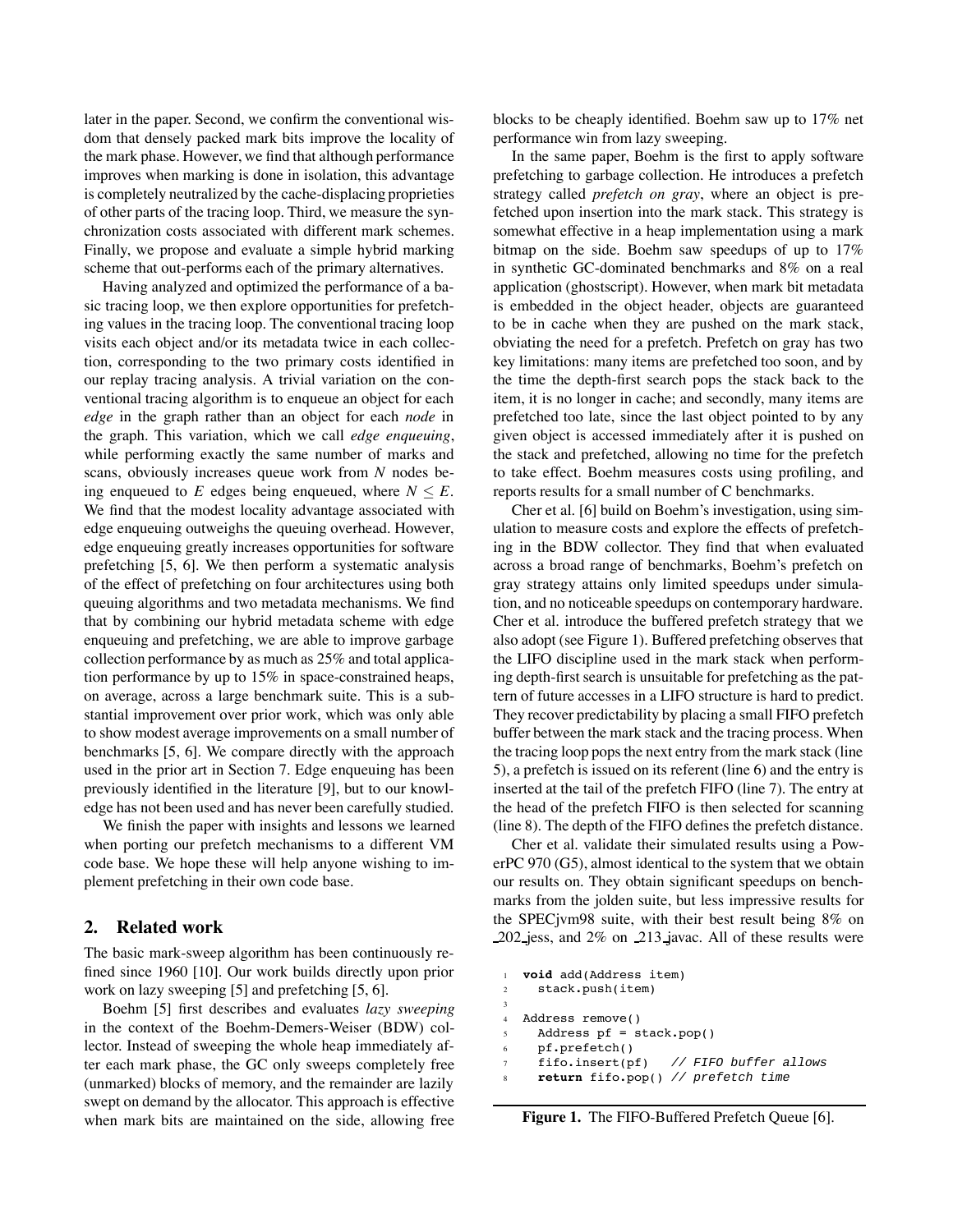achieved in very space-constrained heaps; about  $1.125 \times$  the minimum heap size, sufficiently small that GC time is a large fraction of total time, amplifying the effect of any GC improvements. In Section 7 we show that by combining Cher et al.'s approach with edge ordered enqueuing, we see consistent, sizable performance improvements across a large number of benchmarks.

Hicks et al. [7] use a technique similar to our replay collector to study the costs of copying garbage collection mechanisms. Their tool, *Oscar*, captures snapshots of heaps for *offline* analysis, and is language-independent. They use Oscar to analyse the performance of mechanisms for copying collectors. Our approach uses online analysis and measures multiple collections across the lifetime of a benchmark.

## **3. Replay Tracing**

One of the contributions of this work is a methodology for detailed performance analysis of the tracing loop. The remainder of this paper builds on the insights we gained through this methodology.

The tracing loop is the most performance-critical element of many modern garbage collection algorithms. Previous work has used sample-based profiling [5] and simulation [6] to analyze the mechanism, each of which have shortcomings. Simulation has the disadvantage of long running times, making it difficult to use benchmarks with a significant memory load. It also limits the available target architectures to those supported by the simulation packages available, and is entirely dependent on the fidelity of the simulation infrastructure with respect to real hardware. Sample-based profiling limits analytical flexibility: in order to sample a collector, it must be a working real-world collector; this makes it time consuming to experiment with algorithmic and implementation variations, and very hard to tease apart the contributions of various details of the implementation. Furthermore, sampling is inherently probabilistic rather than exact.

## **3.1 The Replay Tracing Framework**

We call our solution *replay tracing*. Our approach allows us to experiment with a great many variations on the tracing loop, and by using timers and hardware performance counters we can analyze the various costs in great detail. Our initial implementation uses a modified mark-sweep garbage collector. The system works by modifying the garbage collector so that at *every* collection, in addition to performing collection work, the collector gathers a trace of visited objects and then *replays* and measures that trace multiple times for analytical purposes.

At each collection, we first trace the live objects in the heap, exactly as the unmodified mark-sweep collector would, except that whenever an object is processed (popped from the mark stack), we record a pointer to the object in a *replay buffer*. The replay buffer gives us a record of the objects accessed during the trace, in exactly the order in which

```
1 for p in root-set
2 mark(p)
3 queue.add(p)
4
5 while !queue.isEmpty()
6 obj = queue.remove()
    7 gcmap = obj.getGcMap()
8 for p in gcmap.pointers()
9 child = p.load()10 if child != null
11 if child.testAndMark()
12 queue.add(child)
```
**Figure 2.** The Standard Tracing Loop

they are accessed. We then use the replay buffer to execute multiple replay *scenarios*. Each scenario performs different operations on each object in the buffer, in exactly the same order each time.

For example, a scenario which just performs a mark operation on each object allows us to isolate the cost of marking and thus evaluate different marking strategies. Likewise, a scenario could just touch each object, scan each object, or perform a complete mark, scan and trace of each object. By carefully constructing scenarios and measuring their costs, we can break down the contributions of the various elements of the tracing loop and systematically explore alternatives.

In order to minimize distortion of results due to cache pollution, we flush the cache between each use of the replay buffer by reading a large (8MB) table sequentially. We also need to take care when setting mark bits—their state must be flipped after each phase in which they are changed. We repeat all of this—creating the replay buffer, replaying scenarios, and flushing the cache—each time a collection is triggered. We aggregate results across collections so that at the end of the program we have measurements for each scenario with respect to the entire GC workload of the program.

## **3.2 Replay Scenarios**

We now describe a number of example replay scenarios, including those we use in our subsequent analysis.

Figure 2 shows pseudo-code for the standard mark-sweep tracing loop, from which most of the scenarios in Figure 3 are derived. We have described the queue operations that maintain the *work list* abstractly as *add* and *remove*. If a collector implements these operations as push and pop (LIFO– a stack), it will perform a depth-first traversal of the heap graph, while tail-insert and pop (FIFO–a queue) will produce a breadth-first traversal. The major components of the basic tracing loop in Figure 2 are: a) queuing costs (lines 3, 5, 6 & 12), b) accessing the pointer map for each object (line 7), c) enumerating pointers (line 9), and d) the test and mark of referenced objects (line 11).

In order to evaluate the relative costs of these operations, we use the scenarios shown in Figure 3. The *harness cost* scenario measures the cost of the replay buffer and thus the overhead of our framework. The *queue cost* scenario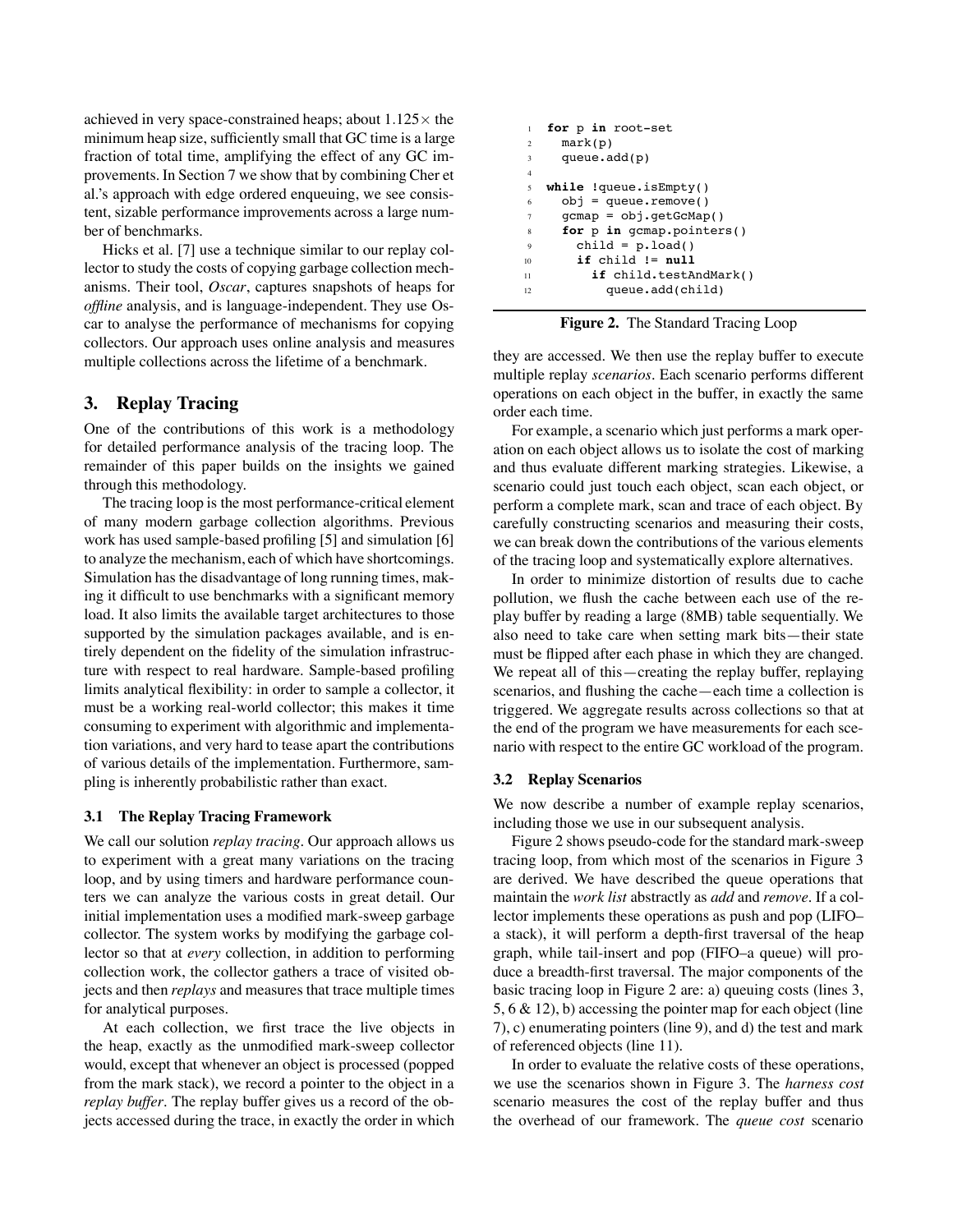measures the approximate queue management cost of the standard tracing loop, alternately inserting N items onto the queue and popping N-1 items (we use  $N = 10$ ) so that the effects of growing and shrinking the queue across block boundaries are measured.

The *object touch* scenario measures the cost of accessing the first word of each reachable object in the heap. The GC map, describing the location of any pointers within the object, is typically only found via touching (and possibly dereferencing) the header of the object to be scanned. The *scan* scenario measures the cost of visiting each object in the heap, iterating its GC map, and loading each pointer field. Comparing the cost of this scenario with a scenario that simply visits each heap object can tell us about the cost

<sup>1</sup> **for** item **in** buffer <sup>2</sup> item.load()

(a) Harness Cost Scenario

```
i = 02 for item in buffer
3 queue.add(item.load())
    4 if ++i == N
5 while --i > 0 && !queue.isEmpty()
6 queue.remove()
7 - -18 while !queue.isEmpty()
    9 queue.remove()
```
(b) Queue Cost Scenario

```
1 for item in buffer
2 item.load().load()
```
(c) Object Touch Scenario

```
1 for item in buffer
2 obj = item.load()
3 gcmap = obj.getGCMap()
4 for p in gcmap.pointers()
      child = p.load()
```
(d) Scan Scenario

```
1 for item in buffer
2 obj = item.load()
3 gcmap = obj.getGCMap()
4 for p in gcmap.pointers()
5 child = p.load()6 if (child != null)
7 child.load()
```

```
(e) Trace Scenario
```

```
1 for item in buffer
2 obj = item.load()
    gcmap = obj.getGCMap()4 for p in gcmap.pointers()
5 child = p.load()6 if (child != null)
       7 child.testAndMark()
```

```
(f) Mark Scenario
```
of the operations that have been added to the scenario. The *trace* scenario adds to the *scan* scenario a dereference of every non-null child of the scanned object. Finally, the *mark* scenario performs a mark on each non-null child of every object in the replay buffer. The *mark* scenario thus performs all of the work of the standard tracing loop except the final enqueuing operation; compare lines 7 to 11 in Figure 2 with lines 3 to 7 in Figure 3(f).

One might be tempted to assume that the change in workload of two scenarios where the second scenario strictly adds work to the first one can be measured by simple subtraction. This is true for wall clock time (at least in our observations), but not necessarily true for other measures such as cache misses. In fact, the *object touch* scenario (Figure 3(c)) that visits the first word of each object in the heap actually has a higher L2 miss rate than the *scan* scenario (Figure 3(d)), on some architectures, even though the scan scenario does strictly more work (obj.getGCMap() involves at least one  $load()$ ). We suspect that the additional work in the scan scenario is allowing a hardware prefetch mechanism time to take effect, eliminating some of the misses seen by the first scenario.

## **4. Key Mark-Sweep Design Choices**

Although the basic mark-sweep algorithm is well documented and well understood, there are several design choices that have the potential to significantly affect performance [14, 9, 5]. These include: a) the *allocation* mechanism and free-list structure, b) the mechanism for storing *mark state*, c) the technique used to *sweep* the heap, and d) the structure of the collector's *work queue*.

*Allocation* We use the same allocation mechanism and free-list structure for all mark-sweep configurations we evaluate in this paper. The free list is structured as a *two level segregated fit* free-list structure [14]. The allocator divides memory into coarse grain *blocks* of which there are several distinct sizes. When required, it assigns individual blocks to a single *object size class* and divide them into *N* equal sized cells. The allocator always satisfies requests by the first entry on the free list for the smallest size class that is large enough. This approach reduces worse case fragmentation while ensuring a fast simple allocation path as any request is always satisfied by the head of the free-list.

*Mark state* The collector's mark phase depends on being able to store mark state for each object. Mark state is typically stored either as a field within the *header* of each object, or in a dense *bitmap* on the side. We refer to these two approaches as *header* and *side bitmap* respectively. The side bitmap has a potential locality advantage because it is far more tightly packed than mark bits embedded within headers of objects which are dispersed throughout the heap. An important optimization for *header* state is to change the sense of the mark bit at each garbage collection, which avoids having to reset all mark bits after every collection. Side bitmaps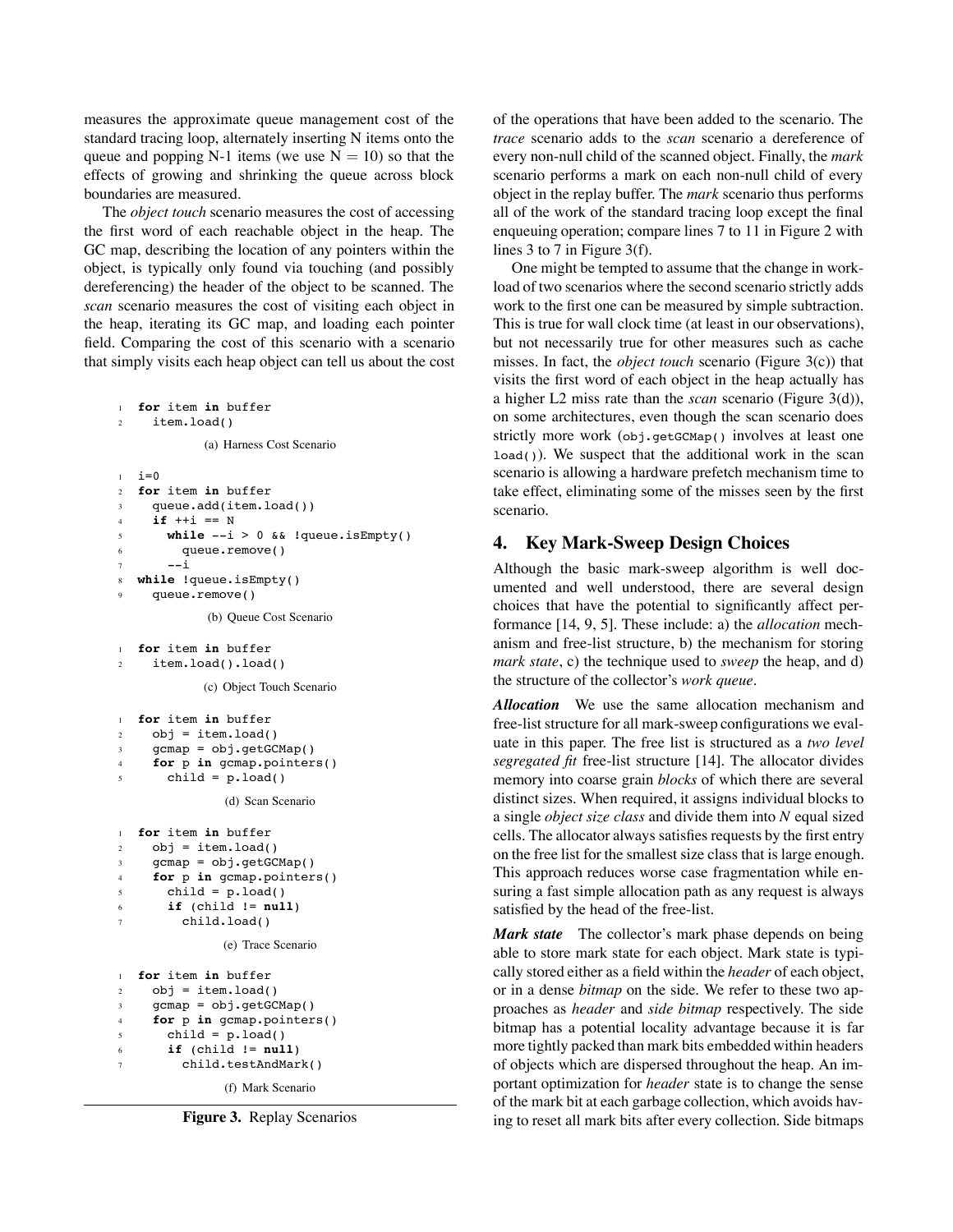can be trivially and cheaply zeroed in bulk, thereby avoiding this issue.

An alternative to side bitmaps is a *bytemap*, a bytegrained data structure on the side. Bytemaps trade an  $8\times$ space overhead to avoid synchronizing on each set operation (if we assume support for atomic byte-grained stores). In a parallel collector, it is possible to lose updates in a race to set a bit unless the bit can be set atomically. We include both a side bitmap and the header approach for comparison throughout our evaluation. We also evaluate the overhead of synchronization on the bitmap.

*Sweep* A classic mark-sweep collector will *sweep* the entire heap at the end of each collection, identifying unmarked memory and returning it to free lists. The sweep comprises two components: examining each block's metadata to identify marked objects, and populating the free lists with any freed memory. Scanning a side bitmap will easily reveal blocks which are entirely free, allowing them to be freed up entirely, avoiding the construction of a free list. Building freelists typically involves a full walk through each block, which is a memory-bound operation. Sweeping the entire heap at each collection is known as *eager sweeping*.

Boehm [5] noted significant advantagesto *lazy sweeping*. A lazy sweeper sweeps blocks only when they are required by the allocator. This has two significant advantages. First, it saves sweeping work for many blocks which are unchanged from collection to collection. Second, free list construction occurs immediately prior to use of the cells, which has measurable temporal locality benefits. Blocks which are entirely free can be identified by examining a side bitmap at the end of a collection. Lazy sweeping is therefore normally used with a side bitmap.

In the process of teasing apart the various design choices for mark-sweep collectors, we wanted to explore lazy sweeping with header mark bits. As we show in Section 6.3 this combined approach is quite effective, although to our knowledge has not been explored before. In order to free unused blocks eagerly while lazily sweeping partially used blocks, we developed *hybrid marking*, which uses mark bits in object headers and a single byte of side metadata for each block. Each block's side metadata is set whenever an object within the block is marked. Any block with an unmarked metadata byte is completely free, and may be eagerly reclaimed at collection time. This way we are able to combine header metadata with lazy sweeping.

Recall that one of the two advantages of lazy sweeping is that unmarked objects only lazily make their way onto free lists. When a side bitmap is used, this delay is of no consequence beyond the obvious saving of work. Recall however, that header mark state changes sense at each collection. Therefore an object with header mark state will not be recognized as unmarked if it is swept an even number of collections since it was last marked. This situation can never lead to a live object being collected since every live object is visited at every collection, but it can lead to "floating garbage." Of course this situation does not arise with a side bitmap since the sense of the mark bit does not alternate.

We compared two basic solutions to the problem of floating garbage when lazy sweeping. One approach is to simply sweep the unswept portion of the heap at the beginning of each collection cycle. This approach will still see the locality advantages of lazy sweeping, but loses the advantage of avoiding redundant sweeping. Our second approach uses multiple bits to record mark state within each object header and stores the mark state as the collection number modulo the largest number that can be stored in the header bit field. With a bit field size of 8, we reduce the worst case amount of floating data by  $1/256$ . We could not measure any floating data in practice. Note that the data will only float in the case that it is finally swept by the mutator exactly  $N \times 256$  collections since it was last marked without that block being swept in any of the previous 255 collections. Section 6.3 evaluates these approaches.

*Work queue* Section 3.1 described the basic tracing loop (Figure 2), and pointed out that the collector's work queue could be maintained in either LIFO or FIFO disciplines, leading to depth-first or bread-first traversals of the heap respectively. In a copying collector the traversal order affects the relative position of objects after collection, and therefore impacts application locality [8, 15]. In such collectors, depth first orders are generally accepted as more efficient [8, 15]. Although there is little performance impact in a non-copying collector, we use a LIFO discipline since it is widely used.

## **5. Methodology**

We now describe the methodology used throughout the rest of the paper, including the virtual machine we use, and the hardware platforms and benchmark suites we evaluate.

*Hardware Platforms* We use four different hardware platforms in our analysis, which are described in detail in Table 1. The systems were running Linux 2.6.x kernels with Debian unstable. All CPUs were operated in 32-bit mode, although the 3 64-bit capable processors (all except the Pentium M) were running 64-bit kernels. Each of the CPUs we use supports hardware performance counters, which we access using the perfctr [11] library. We count the following metrics:

- **RI** Retired instructions
- **L1** Level 1 D-cache miss rate
- **L2** Level 2 cache miss rate
- **DTLB** Data TLB miss rate

*Jikes RVM and MMTk* We use Jikes RVM and MMTk for all of our experiments.Jikes RVM [1] is an open source high performance Java virtual machine (VM) written almost entirely in a slightly extended Java. Jikes RVM *does not have*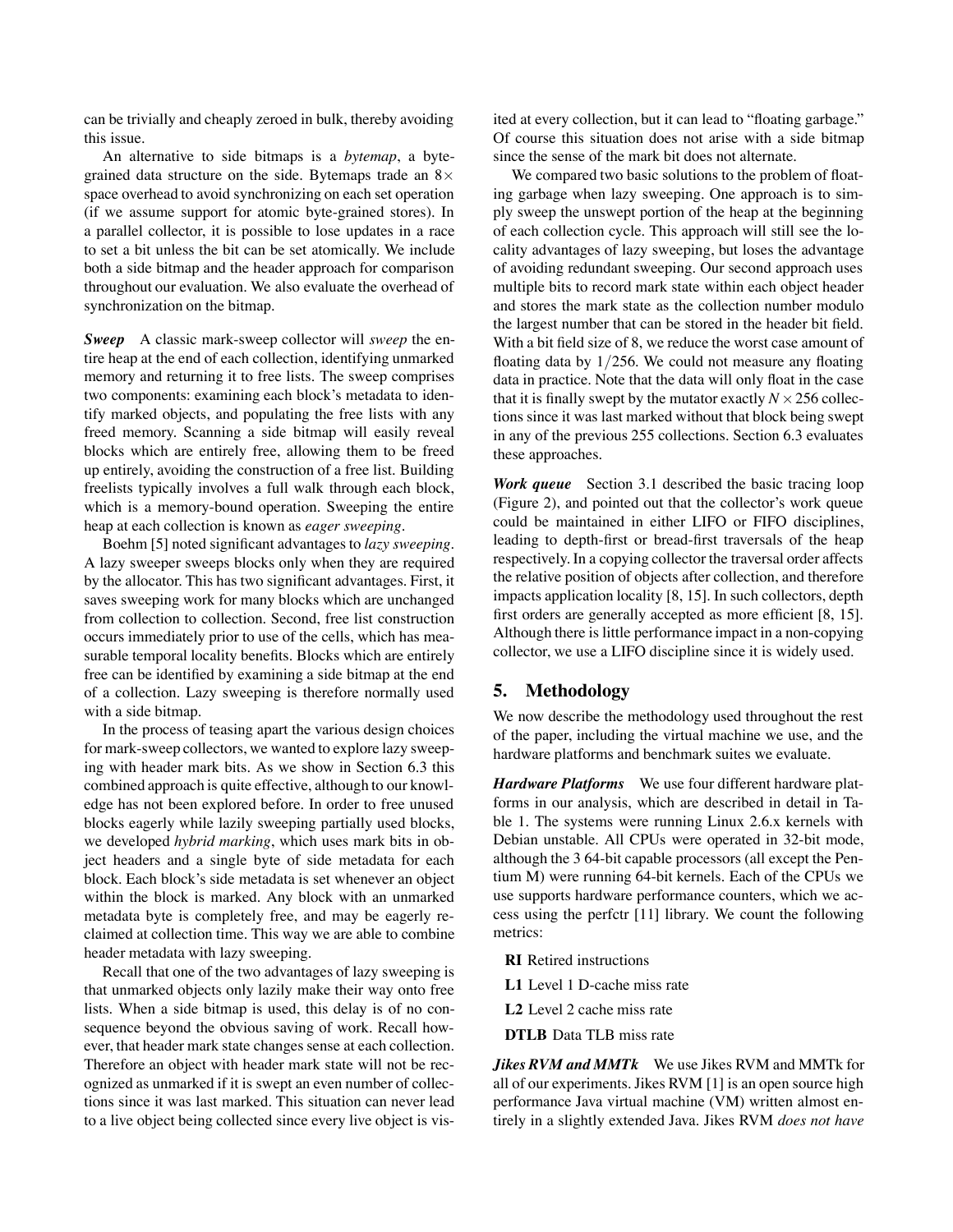| Platform               | Clock frequency  | Main memory | L <sub>1</sub> cache | L <sub>2</sub> cache |
|------------------------|------------------|-------------|----------------------|----------------------|
| AMD Athlon $64\,3500+$ | $2.2 \text{GHz}$ | 400MHz DDR2 | 64KB 64B 2-way       | 512KB 64B 16-way     |
| Pentium-4 Prescott     | $3.0$ GHz        | 533MHz DDR2 | 16KB 64B 8-way       | 1MB 64B 16-way       |
| Pentium-M Dothan       | $2.0$ GHz        | 533MHz DDR2 | 32KB 64B 4-way       | 2MB 128B 8-way       |
| PowerPC $970\ G5$      | 1.6GHz           | 333MHz DDR  | 32KB 128B 2-way      | 512KB 128B 8-way     |

**Table 1.** Hardware Platforms

a bytecode interpreter. Instead, a fast template-driven compiler produces machine code when the VM first encounters each Java method. The adaptive compilation system then judiciously optimizes the most frequently executed methods [2]. Using a timer-based approach, it schedules periodic interrupts. At each interrupt, the adaptive system records the currently executing method. Using a threshold, it then selects frequently executing methods to optimize. Finally, the optimizing compiler thread re-compiles these methods at increasing levels of optimizations. All of our experiments were run using Jikes RVM's *replay compilation* feature, which provides deterministic hot method compilation using adaptive compilation profiles gathered on previous runs. We used 'FastAdaptive' builds, which remove assertion checks and *fully optimize* all code for the virtual machine (and hence the garbage collector). Experiments were performed 5 times in standalone mode, and the fastest of 5 runs chosen. MMTk is Jikes RVM's memory management sub-system. It is a composable memory management toolkit that implements a wide variety of collectors that reuse shared components [3]. We use MMTk's mark-sweep collector (*MarkSweep*).

*Credibility of MMTk As An Experimental Platform* The previous work on software prefetching in garbage collectors was performed using the Boehm-Demers-Weiser (BDW) collector, and most recently in the context of gcj, the GNU Java compiler, which uses the BDW collector. We have compared the performance of the tuned version of MMTk used in this paper with gcj using the standard Jikes RVM GC performance benchmark, FixedLive. The results of this comparison are given in Table 2, with the numbers representing a tracing rate in MB/s. This shows that MMTk outperforms gcj by between 11% and 37% on the x86 platforms, but lags gcj on the PPC by 33%. The tracing performance of gcj on the PPC is considerably faster than on the x86 architectures, despite the fact that on most benchmarks the PPC 970 is slower than the other machines we used. We believe that the prefetching in the BDW collector is much more effective on the PPC, and that this allows it to outperform MMTk with no prefetching.

In this comparison we use the same baseline MMTk MarkSweep configuration that is used throughout the rest of the paper—the node-enqueuing collector with a mark bit in the object header (see Section 7 for details). We use gcj version 4.0.2, and compile using the '-O2' flag. The BDW collector is a conservative (ambiguous roots) collector, thus some of the performance difference may be due to it being unable to take advantage of the fast object scanning techniques used by MMTk. Our goal here, however, is simply

| Platform               | <b>Tikes RVM</b> | GCI 4.0 |
|------------------------|------------------|---------|
| $AMD$ Athlon $64$ 300+ | 266              | 194     |
| Pentium-4 Prescott     | 265              | 214     |
| Pentium-M Dothan       | 210              | 189     |
| PowerPC 970 G5         | 218              | 291     |

**Table 2.** GC Throughput in MB/s

to assert that MMTk is a well tuned platform and a credible basis for experimentation, relative to prior work.

*Benchmarks* We use the DaCapo and SPECjvm98 benchmark suites, and pseudojbb. The DaCapo suite [4] is a recently developed suite of non-trivial real-world open source Java applications. We use version beta051009. pseudojbb is a variant of SPEC JBB2000 [12, 13] that executes a fixed number of transactions to perform comparisons under a fixed garbage collection load.

## **6. Analysis of Tracing Costs**

We now use the replay tracing framework described in Section 3.1 to evaluate the dominant costs of the mark-sweep tracing loop shown in Figure 2. We perform our measurements using Jikes RVM and MMTk with DaCapo and SPEC benchmarks, and the AMD and Pentium-M architectures, as described in Section 5.

*Framework Overhead* We begin by measuring the overhead of the replay tracing harness. We compare the cost of the simple *harness cost* scenario shown in Figure 3(a) against the cost of a full collection of the heap. We found that in terms of wall clock time, the cost of the harness was less than 2% that of a full heap collection. Hardware performance counters revealed negligible  $L1$ ,  $L2$  and DTLB misses, while the harness accounted for 6% of the instructions executed.

## **6.1 Experiments**

To analyze the cost of the mark-sweep tracing loop, we use the methodology described in Section 3, evaluating a series of incrementally more complex replay scenarios to build up a picture of total costs. The replay scenarios we use are as follows:

**enq-deq** Enqueue/dequeue operations in the ratio 10:9, as reflected by the *queue cost* scenario in Figure 3(b). This identifies the cost of the queuing mechanism on which the standard tracing loop is based. All of the subsequent scenarios do not use a queue, as they are driven by the replay buffer, which captures and replays an exact object visit order (see Section 3).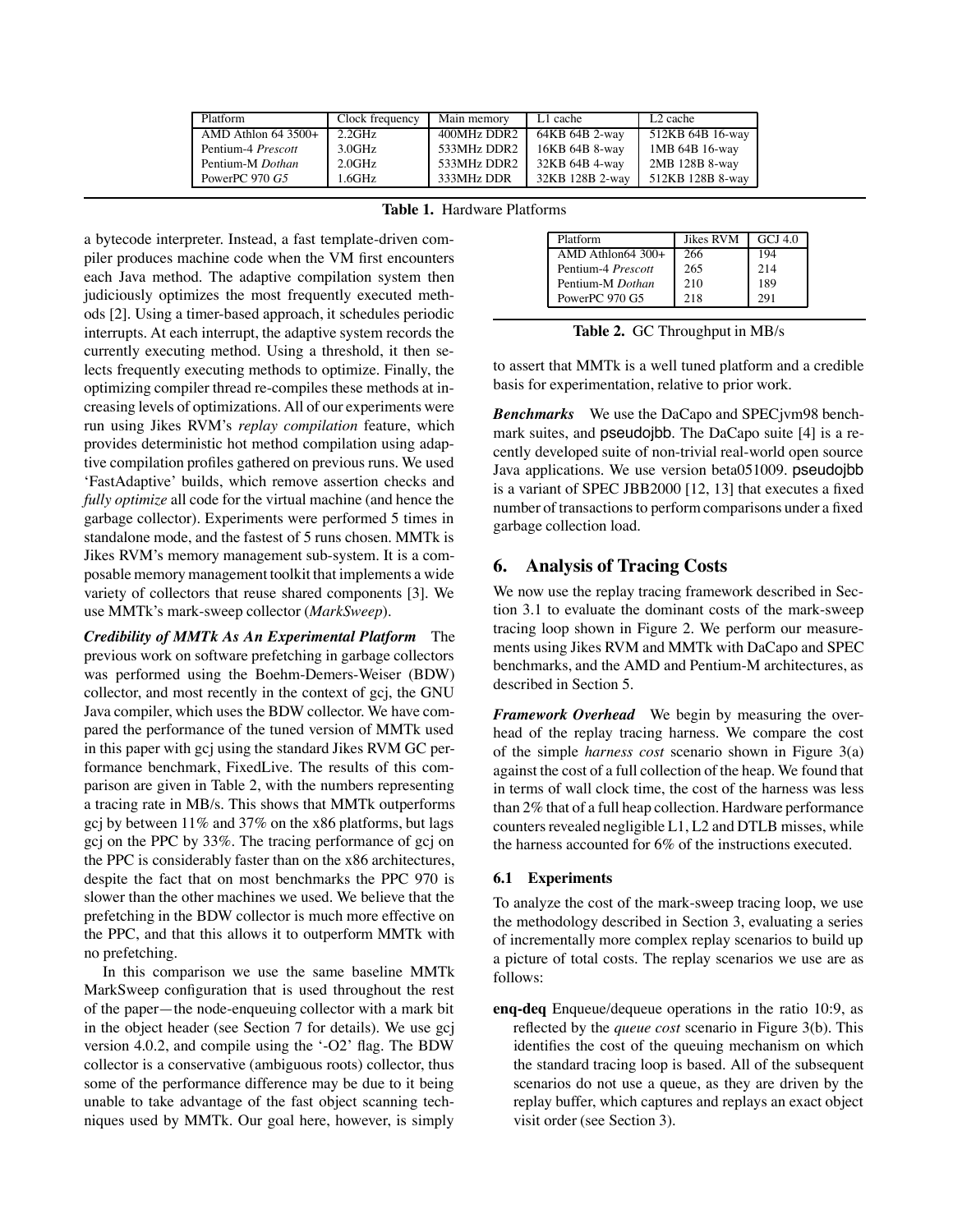- **touch** Load the first word of every object pointed to by the trace buffer, as reflected by the *touch* scenario in Figure  $3(c)$ . This identifies the cost of touching every live object in the heap. In the standard tracing loop, the first step after obtaining a new reference to work on is to fetch the GCmap for the object (line 7 of Figure 2). In Jikes RVM (and many other Java virtual machines) this involves fetching a per-class data structure pointed to by a word in the object's header. By loading the first word of each object, we access memory in a pattern very similar to that of the first action in fetching a GC map. Note that this scenario does not place any dependencies on the load, so the costs of the loads may be understated by wall clock time. However, this scenario will help understand the locality properties of a full heap trace.
- **scan** Scan every object in the trace buffer, loading the value of its pointer fields, as shown in Figure 3(d). This builds on the *touch* operation by using the GC map to enumerate the pointer fields in the object and load the value of each pointer.
- **trace** Trace 'through' every object in the trace buffer, *dereferencing* each of its non-null pointer fields, as shown in Figure 3(e). This builds on the *scan* operation by accessing the word pointed to by each pointer field in the object, i.e. touching each object referenced by the current object. In an implementation where mark bits are kept in the header of an object, this operation will access memory in an analogous pattern.
- **mark** Perform testAndMark() on every non-null child of every object in the replay buffer. If mark state is implemented in the header (see Section 4), this scenario only differs from the *trace* scenario by using a testAndMark() on each object's header, rather than a load(). If mark state is implemented in a bitmap on the side, this scenario will not touch the child object, and therefore is similar to the *scan* scenario, differing only in that it touches the side bitmap associated with the child. In either case, this scenario differs only from the full tracing loop in that unmarked pointers are not enqueued for later tracing.

Another cost that we evaluate is performing the mark operation directly on every object in the replay buffer. While this does not directly correspond to any single operation in the trace loop, it provides an interesting point of comparison between different implementations of marking.

## **6.2 Tracing Costs: Results**

We now present a detailed analysis of the tracing costs for two orthogonal variations on the standard marking mechanism: a) mark state is either in the object *header* or in a *side* bitmap; and b) mark state is set with a simple store (*unsync*) or with architecture-specific atomic update instructions (*sync*). Table 3 shows elapsed times for each of the scenarios with each of the four header and synchronization

| (a) Pentium-M   |                   |        |      |        |  |  |  |  |  |  |  |
|-----------------|-------------------|--------|------|--------|--|--|--|--|--|--|--|
|                 |                   | Header | Side |        |  |  |  |  |  |  |  |
|                 | Sync              | Unsync | Sync | Unsync |  |  |  |  |  |  |  |
| <b>Traverse</b> | $\overline{0.02}$ | 0.03   | 0.02 | 0.03   |  |  |  |  |  |  |  |
| Enq-deq         | 0.10              | 0.10   | 0.10 | 0.10   |  |  |  |  |  |  |  |
| Touch           | 0.15              | 0.15   | 0.15 | 0.15   |  |  |  |  |  |  |  |
| Scan            | 0.40              | 0.40   | 0.39 | 0.40   |  |  |  |  |  |  |  |
| Trace           | 0.59              | 0.59   | 0.58 | 0.59   |  |  |  |  |  |  |  |
| Mark            | 1.00              | 0.84   | 0.98 | 0.83   |  |  |  |  |  |  |  |
|                 | AMD Athlon64      |        |      |        |  |  |  |  |  |  |  |

|          |      | Header | Side |        |  |  |  |
|----------|------|--------|------|--------|--|--|--|
|          | Sync | Unsync | Sync | Unsync |  |  |  |
| Traverse | 0.02 | 0.02   | 0.02 | 0.02   |  |  |  |
| Enq-deq  | 0.11 | 0.11   | 0.11 | 0.11   |  |  |  |
| Touch    | 0.14 | 0.14   | 0.14 | 0.14   |  |  |  |
| Scan     | 0.46 | 0.46   | 0.46 | 0.45   |  |  |  |
| Trace    | 0.63 | 0.63   | 0.64 | 0.63   |  |  |  |
| Mark     | 1.00 | 0.89   | 1.00 | 0.88   |  |  |  |

**Table 3.** Comparative Cost of Various Scenarios for Four Design Points, Normalized to Header/Synchronized.

| (a) Pentium-M         |      |        |      |        |  |  |  |  |  |  |
|-----------------------|------|--------|------|--------|--|--|--|--|--|--|
|                       |      | Header | Side |        |  |  |  |  |  |  |
|                       | Sync | Unsync | Sync | Unsync |  |  |  |  |  |  |
| Time                  | 0.47 | 0.35   | 0.37 | 0.25   |  |  |  |  |  |  |
| L1 Misses             | 0.50 | 0.50   | 0.36 | 0.36   |  |  |  |  |  |  |
| L <sub>2</sub> Misses | 0.53 | 0.58   | 0.29 | 0.32   |  |  |  |  |  |  |
| RI                    | 0.27 | 0.25   | 0.29 | 0.27   |  |  |  |  |  |  |
|                       |      |        |      |        |  |  |  |  |  |  |

| (b) AMD Athlon64      |      |        |      |        |  |  |  |  |  |  |  |
|-----------------------|------|--------|------|--------|--|--|--|--|--|--|--|
|                       |      | Header | Side |        |  |  |  |  |  |  |  |
|                       | Sync | Unsync | Sync | Unsync |  |  |  |  |  |  |  |
| Time                  | 0.46 | 0.27   | 0.38 | 0.22   |  |  |  |  |  |  |  |
| L1 Misses             | 0.52 | 0.53   | 0.40 | 0.40   |  |  |  |  |  |  |  |
| L <sub>2</sub> Misses | 0.54 | 0.54   | 0.41 | 0.41   |  |  |  |  |  |  |  |
| RI                    | 0.27 | 0.25   | 0.28 | 0.26   |  |  |  |  |  |  |  |

**Table 4.** Cost of The Mark Mechanism Alone for Four Design Points, Each Normalized to Cost of Entire Mark Scenario.

variants, on the Pentium-M and AMD platforms, with all data normalized to the *header/sync* time on the respective platform. Recall that the *mark* scenario only differs from the full tracing loop in that it does not enqueue the marked child (compare Figure 2 lines 7 to 11 and Figure 3(f) lines 3 to 7). The *mark* scenario thus provides a reasonable baseline. Table 5 includes and expands upon this data by providing retired instructions (RI), L1 cache misses, and L2 cache misses. In Table 5 the data is normalized against the *mark* scenario for each respective implementation variant (i.e. each column is normalized to the bottom row).

A number of observations can be drawn from Tables 3 and 5:

1. Synchronization accounts for approximately 17% of the cost of tracing the heap on a Pentium-M, and 11% on the AMD Athlon. This is evident when comparing normalized *mark* times for *sync* and *unsync* columns in Table 3. Unsurprisingly, this shows that designing data structures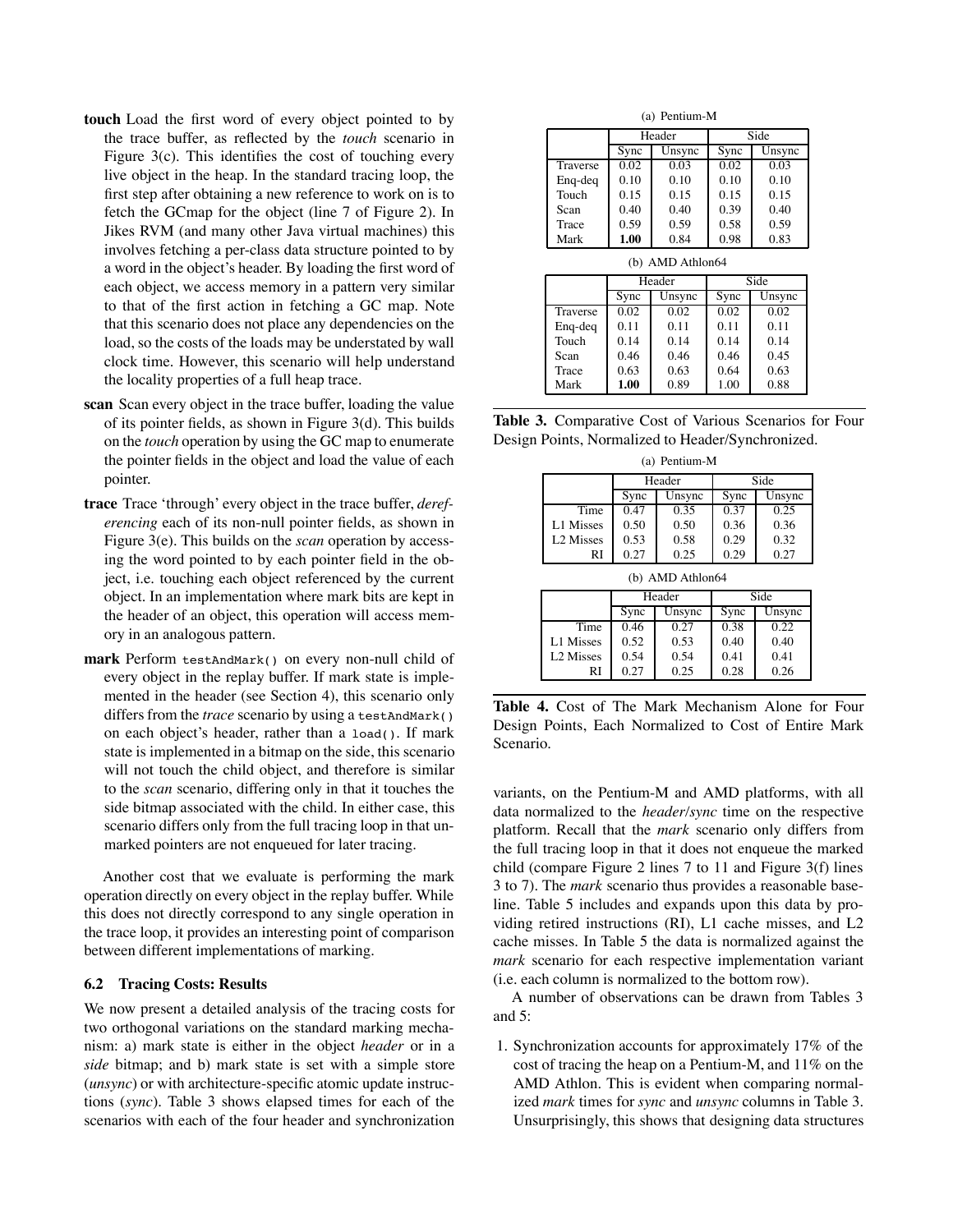to avoid synchronization is a worthwhile goal, given current hardware implementations.

- 2. The cost of the *mark* operation between *header* and *side* mark state implementations shows no significant difference when measured in the context of the tracing loop. Compare *header* and *side* columns in Table 3: there is no measurable difference on either platform when the operation is synchronized, and *side* is 1% slower on the Pentium-M and 1% faster on the AMD when unsynchronized. This result is discussed below.
- 3. The overhead of queue management (enq/deq) is at most 13% of the running time of the tracing loop (Table 5).
- 4. *Touch* data in Table 5 shows that the initial visit of an object header accounts for 14–18% of time, but 45–60% of cache misses. This is perhaps accounted for by a lack of any dependency on the load, and combination of compiler instruction scheduling and out-of-order execution overlapping the initial fetch of an object with the mark operation on the previous object. This result helps to illuminate the limited success that other approaches have had with prefetch strategies that target this aspect of the tracing loop—even halving these misses would not yield a significant performance gain.
- 5. Comparing *scan* and *touch* L2 numbers in Table 5 shows that cache miss rates are non-monotonic; scenarios that perform more work sometimes have lower cache miss rates than simpler scenarios. Note that time and RI numbers remain monotonic. We suspect that this is accounted for by hardware prefetching—in particular the *scan* scenario performs a great many register/ALU operations in between memory fetches, allowing time for prefetched cache lines to arrive.

#### **6.3 Evaluating Mark State Implementations**

One of the reasons why mark state is often stored in side bitmaps rather than in object headers is the locality advantage of greatly increased density of the mark state (Section 4 and [5]). It seems intuitively likely that a denser data structure will lead to lower cache misses than a scheme where mark bits are held in object headers and distributed over the whole heap. However, comparing the numbers in Table 3 shows that there is no significant performance difference. The overhead of synchronization dominates, and when synchronization is not used, the difference is only 1%, with one result in either direction on the two architectures examined.

To validate this result, we also measured the performance of a scenario that simply performs the testAndMark() operation on each object in the replay buffer. These results are shown in Table 4 and are normalized to the entire *mark* scenario. As expected, this shows significant differences between the header and the side bitmap implementation, and as expected, both L1 and L2 cache miss rates decrease markedly with a side bitmap.

This result seems to confirm the intuition that a side bitmap provides a real locality advantage, but it contradicts the results in Table 3. We suspect that the discrepancy can be accounted for by the cache-displacing properties of the remainder of the tracing loop. The basis for the locality argument is that when marking an object, the required cache line will already be in cache with some probability which increases greatly as the metadata is densely packed into cache lines (spatial locality is *greatly* amplified by the dense bitmap). This argument depends on subsequent marks to the same line being relatively near to each other temporally, which is somewhat true when the mark is considered in isolation. However, when the mark is examined in the context of the entire tracing loop, subsequent marks to the same cache line will on average be much further apart in terms of memory accesses due to the significant memory activity of the remainder of the tracing loop (particularly due to the scan). This analysis suggests that any locality advantage due to dense metadata is almost entirely lost due Amdahl's law and the predominance of memory activity in the scan portion of the trace loop, explaining the results in Table 3.

## **7. Software Prefetching**

We demonstrate in the previous section that poor locality is the principal bottleneck to the performance of the tracing loop. Because of the significant miss penalties imposed by modern architectures, it is clear that improving the cache behavior of the trace will be fruitful in terms of improving overall trace performance.

*Motivation for Prefetching* Broadly, there are two main techniques that can be used to improve memory behavior of software. The first is to minimize memory footprint by maximizing data density and thereby increase the probability that requests for data are served from the fastest levels of cache. This typically involves trying to combine spatial and temporal locality of data operations. An example of this is the use of side bitmaps for mark state, as discussed in the previous section. The second technique is to detect ahead of time that an item of data will be required and use a *software* prefetch instruction to *prefetch* the data into the processor's cache. The potential benefits of this approach are limited by the ability to predict accurately what memory will be required in the near future. Modern hardware typically includes very aggressive *hardware* prefetching engines. However, while well suited to regular data access patterns, these are not amenable to the irregular patterns of *pointer chasing*, such as those that dominate a garbage collection trace.

*Prefetching For GC Tracing* Previous work [5, 6] has focused on the potential for prefetching objects from the marking stack with a tracing loop similar to the one in Figure 2. Ignoring memory accesses directly associated with the queuing mechanism (which we show in Section 6 to be insignificant), the two sources of memory access are a)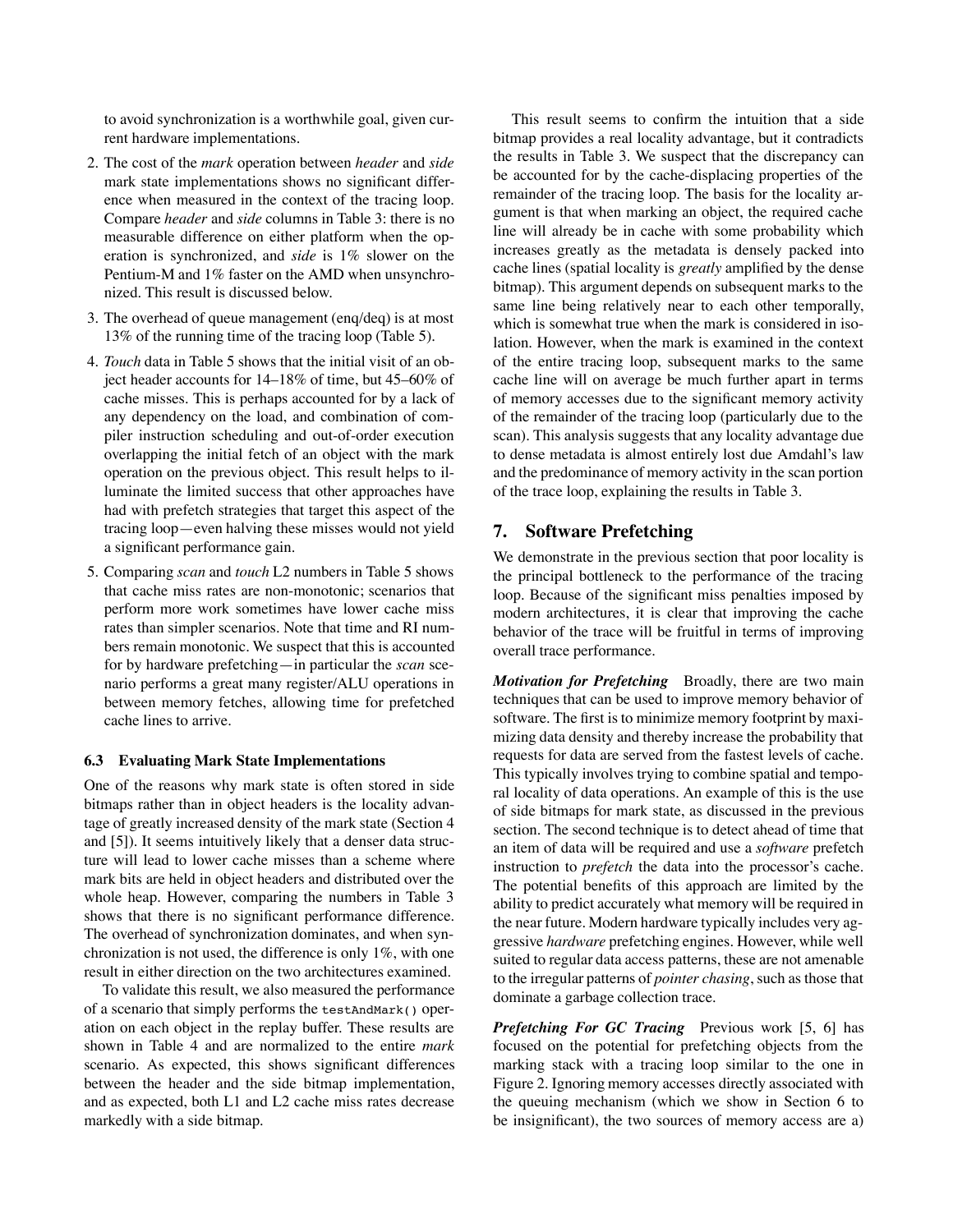(a) Pentium-M

|          | Header |      |      |      |           |      |      |      | Side |      |      |        |      |      |          |                |
|----------|--------|------|------|------|-----------|------|------|------|------|------|------|--------|------|------|----------|----------------|
|          |        | Svnc |      |      | Unsync    |      |      | Sync |      |      |      | Unsvne |      |      |          |                |
|          | Time   | RI   | ⊥⊥   | LZ   | Time      | RI   | LТ   | L2   | Time | RI   | ⊥⊥   | ∸∸     | Time | RI   | LI       | L <sub>2</sub> |
| Traverse | 0.02   | 0.06 | 0.00 | 0.00 | 0.03      | 0.06 | 0.00 | 0.00 | 0.02 | 0.06 | 0.00 | 0.00   | 0.03 | 0.06 | 0.00     | 0.00           |
| Eng-deg  | 0.11   | 0.30 | 0.06 | 0.01 | 0.13      | 0.31 | 0.06 | 0.01 | 0.10 | 0.29 | 0.06 | 0.01   | 0.13 | 0.31 | 0.06     | $_{0.01}$      |
| Touch    | 0.15   | 0.10 | 0.45 | 0.59 | $_{0.18}$ | 0.10 | 0.45 | 0.58 | 0.15 | 0.10 | 0.45 | 0.61   | 0.17 | 0.10 | 0.45     | 0.60           |
| Scan     | 0.39   | 0.54 | 0.53 | 0.43 | 0.47      | 0.55 | 0.53 | 0.43 | 0.39 | 0.53 | 0.53 | 0.44   | 0.47 | 0.56 | 0.53     | 0.44           |
| Trace    | 0.59   | 0.63 | 0.98 | .04  | 0.71      | 0.65 | 0.97 | 1.02 | 0.59 | 0.61 | 0.98 | .06    | 0.70 | 0.65 | 0.98     | 1.04           |
| Mark     | 1.00   | 1.00 | 1.00 | 1.00 | $1.00\,$  | 1.00 | l.00 | 1.00 | 1.00 | 1.00 | 1.00 | 1.00   | 1.00 | 1.00 | $1.00\,$ | 1.00           |

(b) AMD Athlon64

|          | Header |      |      |      |           |      |      |      | Side |      |                    |        |      |      |      |      |
|----------|--------|------|------|------|-----------|------|------|------|------|------|--------------------|--------|------|------|------|------|
|          |        | Sync |      |      | Unsync    |      |      | Sync |      |      |                    | Unsync |      |      |      |      |
|          | Time   | RI   | ĿΙ   |      | Time      | RI   | LТ   | L2   | Time | RI   | ⊥⊥                 | ∸∸     | Time | RI   | LТ   | L2   |
| Traverse | 0.02   | 0.06 | 0.00 | 0.00 | $_{0.02}$ | 0.06 | 0.00 | 0.00 | 0.02 | 0.06 | 0.00               | 0.00   | 0.02 | 0.06 | 0.00 | 0.00 |
| Enq-deq  | 0.11   | 0.30 | 0.06 | 0.01 | 0.12      | 0.31 | 0.06 | 0.01 | 0.1  | 0.29 | 0.06               | 0.01   | 0.12 | 0.31 | 0.06 | 0.01 |
| Touch    | 0.14   | 0.10 | 0.51 | 0.54 | 0.15      | 0.10 | 0.51 | 0.54 | 0.14 | 0.10 | 0.48               | 0.55   | 0.16 | 0.10 | 0.50 | 0.55 |
| Scan     | 0.46   | 0.54 | 0.58 | 0.56 | 0.51      | 0.55 | 0.58 | 0.56 | 0.46 | 0.53 | 0.60               | 0.56   | 0.52 | 0.56 | 0.58 | 0.56 |
| Trace    | 0.63   | 0.63 | 0.99 | .01  | 0.71      | 0.65 | 0.99 | 1.01 | 0.63 | 0.61 | 0.99               | 1.02   | 0.72 | 0.65 | 0.99 | 1.02 |
| Mark     | 1.00   | 1.00 | 1.00 | 1.00 | 1.00      | 1.00 | 1.00 | 1.00 | 1.00 | 1.00 | $\boldsymbol{.00}$ | 1.00   | 1.00 | 1.00 | 1.00 | 1.00 |

**Table 5.** Costs for Four Designs, Showing Time, Retired Instructions, L1 & L2 Misses, Normalized to Each Mark Scenario.

*marking* each object (line 11), and b) *scanning* each marked object (lines 7, 8 and 9). The first requires the object's mark metadata, which may be in the object's header, or held on the side. The second requires accessing the object's GCmap (normally in the object's header or accessed via indirection from the object's header), and scanning each of the pointers within the object.

## **7.1 Edge Enqueuing**

The standard tracing loop depicted in Figure 2 has been optimized to reduce the number of objects that need to be enqueued and dequeued from the marking stack. Other alternative tracing loops have been discussed [9] but discarded due to the additional stack operations they entail. However, as the analysis in the previous section has shown, *queuing operations are not the bottleneck to improving performance*. We observe that it is possible to remove one of the memory access points in the loop by enqueuing *all* non-null objects during the *trace* rather than inspecting these objects and filtering out marked objects. Figure 6 gives pseudo-code for this approach, which we call *edge* enqueuing, as the referents

```
1 for p in root-set
2 mark(p)
3 queue.add(p)
4
  while !queue.isEmpty()
    obj = queue.remove()if obj.testAndMark() // hoist from 12
8 gcmap = obj.getGcMap()
      for p in gcmap.pointers()
10 child = p.load()11 if child != null
12 queue.add(child) // weaker guard
```
of all non-null edges in the graph are placed on the stack. We refer to the traditional technique as *node* enqueuing (since each node in the graph is enqueued only once). Comparing Figures 2 and 6, the only difference between the two loops is that the mark operation (line 11 of Figure 2) is hoisted to line 7 in Figure 6.

By hoisting the mark operation, edge enqueuing weakens the guard on line 12 of Figures 2 and 6, so that children are eagerly enqueued, and the conditional mark operation is only performed later, immediately before the child is scanned. This increases the number of queue operations from the number of *nodes* in the live object graph to the number of *edges* in the live object graph, but does not affect the number of objects which are marked or scanned. As we have already shown, queuing operations form a negligible part of the cost of tracing. The benefit of edge enqueuing is that the *mark* (line 7 of Figure 6), *scan* (lines 8–10) and *trace* (lines 11 and 12) for a given object now occur contemporaneously, providing a far more predictable access pattern, which is more amenable to prefetching. The additional stack requirements of edge enqueuing are also reasonable. We found that the SPEC and DaCapo benchmarks used in this paper have on average 40% more edges than nodes, leading to about 40% more queue operations.

The contemporaneous *mark*, *scan* and *trace* mean that edge enqueuing has better temporal locality than node enqueuing. This addresses the first of our identified techniques for improving locality, and also provides a better environment for prefetching, since all accesses to each object occur together when that object is removed from the queue (in line 7). We implemented the FIFO-buffered mark queue (Figure 1, Cher et al. [6]) in our infrastructure to explore the effect of node and edge enquing on prefetcing. We control the prefetch distance by changing the size of the FIFO buffer.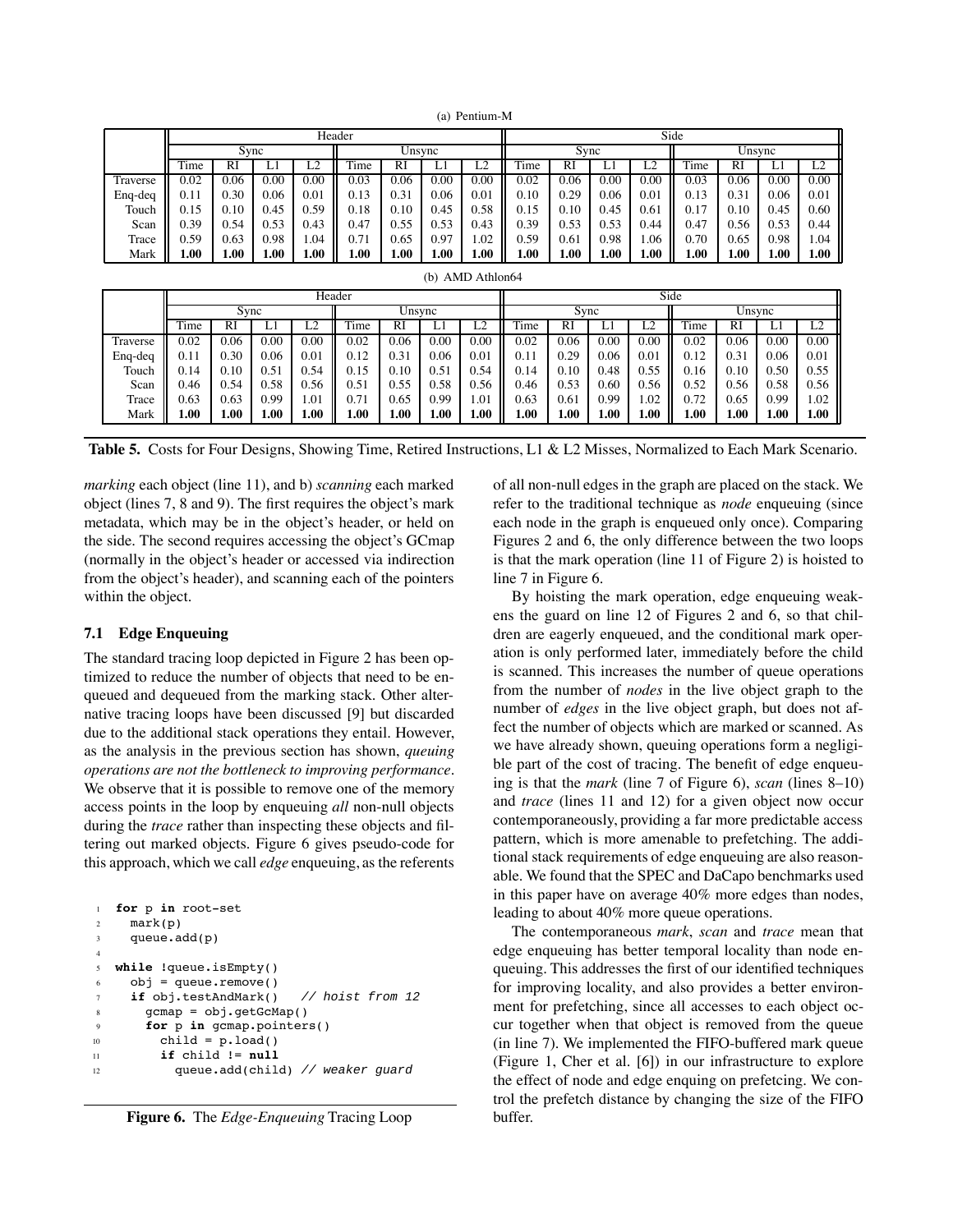

**Figure 4.** Normalized GC Time vs. Prefetch Distance, as Geometric Mean of DaCapo, SPECjvm98 and Psuedojbb. Four Combinations of Edge and Node Enqueuing and Side and Header Metadata Are Shown.



**Figure 5.** Normalized Total Time vs. Prefetch Distance, as Geometric Mean of DaCapo, SPECjvm98 and Psuedojbb. Four Combinations of Edge and Node Enqueuing and Side and Header Metadata Are Shown. Measured In a Generous Heap (3  $\times$ Minimum).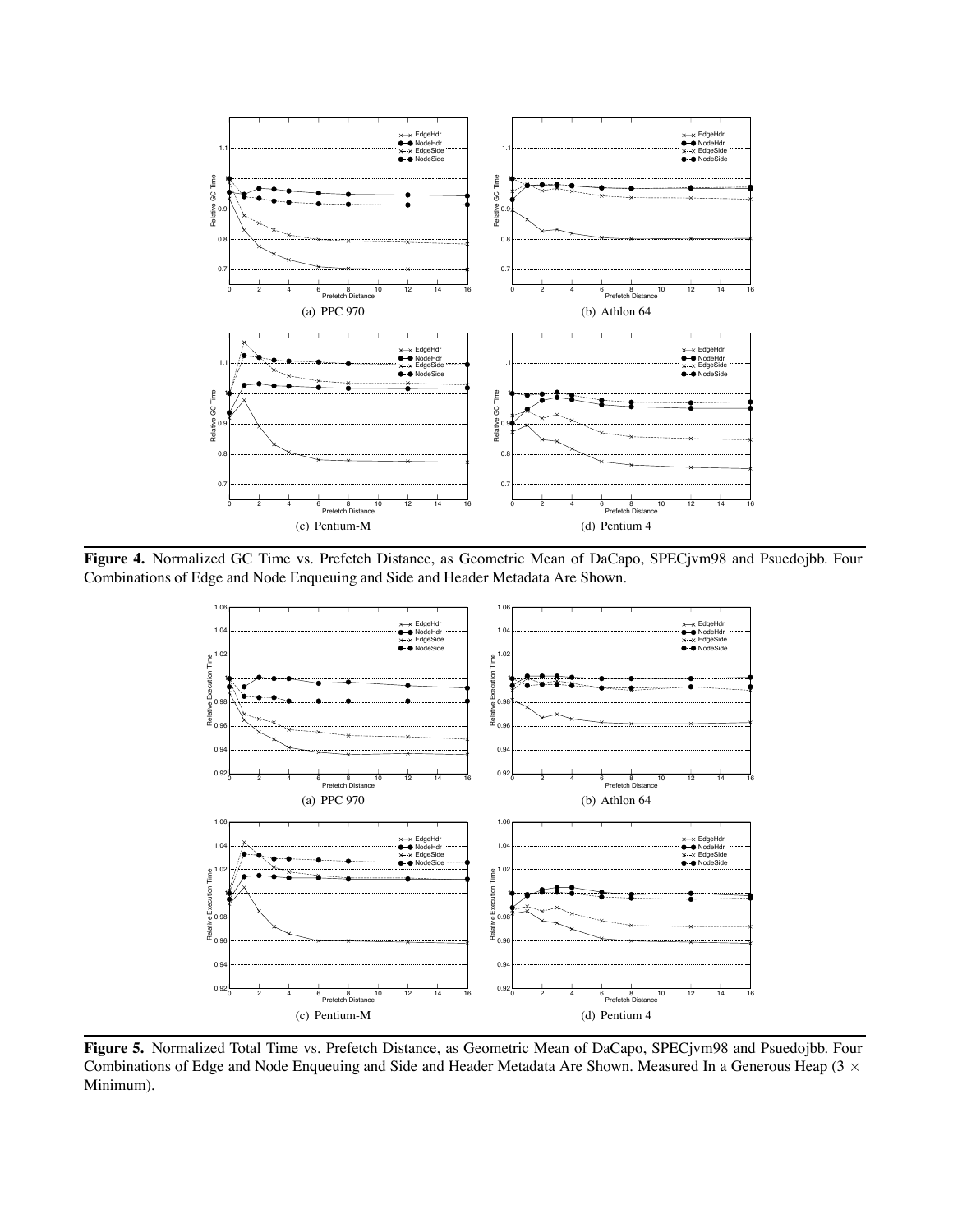## **7.2 Prefetching Results**

We now evaluate the effectiveness of software prefetching in the tracing loop under both *edge* and *node* enqueuing models. Given their effect on locality, we compare with both *header* and *side bitmap* implementations of mark state, yielding four configurations.

Figures 4 and 5 show garbage collection and total time respectively, as we vary the prefetch distance from 0 to 16 for each of the four configurations (EdgeHdr, NodeHdr, EdgeSide, NodeSide), measured on four modern architectures. Each graph shows the geometric mean of performance for the full set of 17 benchmarks drawn from DaCapo and SPEC. Results are normalized to the time for NodeSide with no prefetch. NodeSide is the configuration which most closely follows prior work [5, 6]. We gathered results for different heap sizes, but found that the effect of prefetch was independent of heap size. We report here the results for a fairly generous heap; three times the minimum heap size for each benchmark. We performed identical experiments on  $2\times$  and  $4\times$  heaps, and found the GC-time results were almost indistinguishable, although the overall impact of this GC-time optimization on total time obviously increases as time spent in GC goes up in smaller heaps. For completeness, Figure 7 shows total time as a function of heap size. In order to maintain a consistent number of collections across the different configurations and fairly assess the effect of prefetch, we did not allow the header meta-data configurationsto make use of the minor space saving due to avoiding the side bitmap.

The results in Figure 4 show a clear win for EdgeHdr (edge order enqueuing with mark state in the header), which out performs all other configurations on all four architectures. The impact of prefetching ranges from modest to poor for node order enqueuing. This poor result for node enqueuing is consistent with prior work which saw only modest improvements with prefetching [6, 5]. The difference in effectiveness of the prefetch operations across the architectures is significant, with GC-time performance improvements ranging from 30% on the PowerPC 970, to around 20% on the Athlon 64, and with notable degradations seen for a number of configurations on the Pentium-M. We also see that prefetch distances greater than eight provide little advantage, with longer prefetch distances degrading performance slightly on the Athlon 64.

In order to perform a direct comparison with Cher et al. [6], we followed their approach and measured the speedup in total time in a very space-constrained heap,  $1.125 \times$  the minimum heap (left-most data in graphs in Figure 7). In this situation, we obtain total running time speedups of 18%, 15%, 11% and 16% on the PowerPC 970, Pentium-M, AMD and Pentium 4 respectively. This compares very favorably with Cher et al's result of 6% speedup on the PowerPC 970 (achieved with arguably more amenable benchmarks), and is consistent with our results which show that edge enqueuing is essential to effective software prefetch.

## **7.3 Robustness: Experiences With Other Code Bases**

Since submitting this work for publication, we have ported the work to a substantially different version of the Jikes RVM code base. Our efforts to reproduce our original results were frustrating, but ultimately illuminating. Our experience may be relevant to anyone wishing to implement prefetching in their own garbage collector.

First, poor code quality in the compiled code for the tracing loop can dominate any prefetching advantage. Through painstaking detective work we established that the absence of a number of aggressive optimizations, the addition of an extraneous virtual dispatch, and the addition of an extra register spill each reduced the tracing loop performance sufficiently that the prefetching advantage was negligible or zero. These were all (unintended) artifacts of changes in the underlying Jikes RVM code base.

Second, the prefetch optimization only improves the tracing loop. In a garbage collector where the tracing loop does not dominate performance, the usefulness of this optimization will be correspondingly diminished. The way Jikes RVM collects its 'boot image' was changed from tracing (which utilizes the prefetch) to an explicit enumeration of pointer fields (which does not). We found that in small benchmarks where the Jikes RVM boot image formed a large fraction of the workload, the effectiveness of the prefetch optimization was significantly diminished.

Finally, we found that on some architectures the FIFO structure placed in front of the mark stack [6] gave a performance advantage even *without* the prefetch (this is evident when performance improves at  $x = 1$  in Figure 4, and we saw it on an Intel Core 2 Duo). Our best explanation for this surprising behavior is that the FIFO structure enabled more aggressive hardware speculation through more predictable access patterns, just as it facilitates software prefetch.

## **8. Conclusion**

The most performance-critical element of most modern garbage collection algorithms is the tracing loop which performs a transitive closure over the live objects. The performance of this loop well known to limited by the poor memory locality associated with the irregular walk of the heap performed by the trace. In this paper we address the performance of this tracing loop, first analytically, then with a simple optimization which yields considerable performance advantages over the state of the art.

This paper makes three main contributions: 1) we develop a methodology and framework for accurately and deterministically analyzing the performance-critical garbage collection tracing loop, 2) we offer a number of insights and improvements over conventional design choices for marksweep collectors, and 3) we find that by combining two simple ideas which each offer modest gains—edge enqueuing and mark stack prefetching—we can greatly improve the performance of the tracing loop on four architectures on a